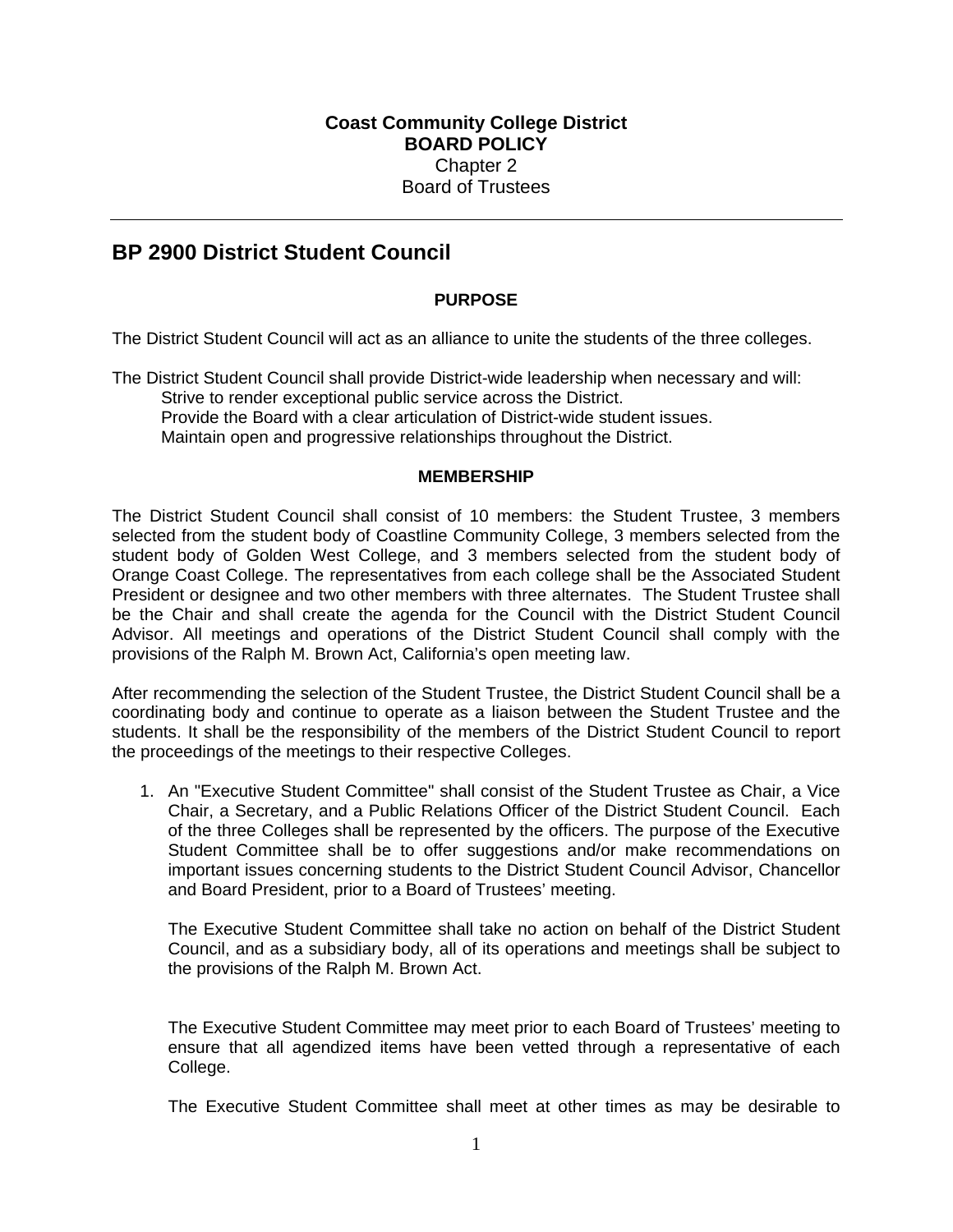report action taken and action proposed by the Board of Trustees affecting student interests and to receive guidance and advice.

- 2. The procedure for a college student government organization to present issues to the Board of Trustees shall be as follows:
	- a) When an issue arises that is perceived to have district-wide implications, the Student Trustee shall be contacted for information and clarification.
	- b) When such an issue is considered to have district-wide implications by a college student government association, it shall be brought before the District Student Council for discussion.
	- c) The District Student Council shall determine whether or not the issue shall be agendized for possible action by the Board of Trustees.
	- d) The Student Trustee shall report to the Board of Trustees and shall report motions without modification.

# **REQUIRED MEETINGS**

The District Student Council, shall meet on a regular basis (at least once per month) to discuss items of student interest. The meeting place shall be at Coastline Community College, Golden West College, Orange Coast College or at the Board of Trustees' Office, 1370 Adams Avenue, Costa Mesa, CA 92626. The District Student Council shall meet at such other times as may be desirable to report action taken and action proposed by the Board of Trustees affecting student interests and to receive guidance and advice.

The Chancellor should be invited to meet with the District Student Council twice a year, preferably once a semester. Individual Members of the Board of Trustees shall be extended the same invitation as the Chancellor. If a majority of the Members of the Board of Trustees will attend the same meeting of the District Student Council, then that meeting will be agendized as a Special Board Meeting.

A retreat for the District Student Council will be held at the beginning of the academic year to plan for the year. As part of the retreat meeting, the District Student Council shall select officers for the year: a Vice Chair, a Secretary and a Public Relations Officer. The Vice Chair, Secretary and Public Relations Officer shall each be from different Colleges, ensuring that each College has representation on the District Student Council's officer membership. The Vice Chair shall preside over the meetings of the District Student Council, in the absence of the Student Trustee, the Secretary shall keep the Minute Book of the District Student Council and the Public Relations Officer shall maintain all social media and publicity for the District Student Council.

Special Meetings may be called by the Student Trustee, in accordance with the provisions of the Ralph M. Brown Act, and only if supported by a majority of the District Student Council. The Student Trustee may call for a Regular or Special Meeting during final examination periods or during the District's Spring Break only if supported by a majority of the District Student Council.

There will be an effort to hold and sponsor one district-wide function a year, planned by the District Student Council.